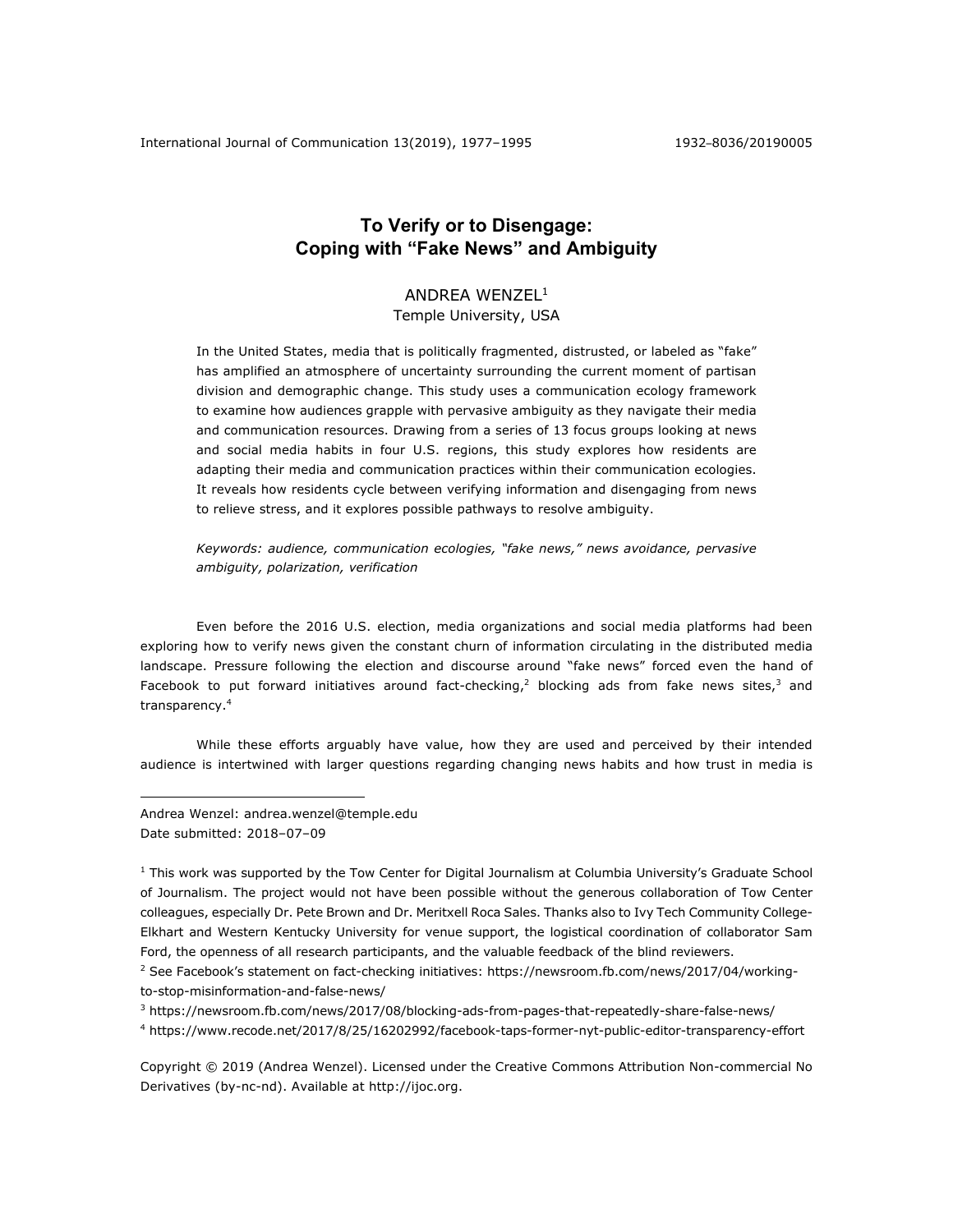assigned and assessed. For example, those who fundamentally distrust a platform are unlikely to heed said platform's verification tools. Early research suggests at best mixed and at worst negative consequences of efforts such as Facebook's disputed news tags and other debunking techniques, which may contribute to a sense of "implied truth" of untagged content (Pennycook & Rand, 2017), reinforce the tendencies of those who gravitate toward conspiracy theories (Zollo et al., 2017), or contribute to "misinformation persistence" (Chan, Jones, Jamieson, & Albarracin, 2017). While correcting political misinformation and rumors overall has proved challenging, outcomes have been more promising when platform users are corrected by someone they know—underlining the importance of social networks (Margolin, Hannak, & Weber, 2018). Understanding the dynamic relationship between potential news users and trust in an ecological context may offer insight into how future interventions or initiatives can more effectively engage with and respond to the needs and interests of potential news users.

This study explores how residents in four areas across the United States are making sense of the current moment by assembling and assessing communication resources. Drawing from a series of 13 focus groups conducted in four cities, it examines how residents perceive their news habits—not only what media is used, but how stories are shared and processed. In doing so, it reflects on how participants have adapted their practices in the context of the current, at times uncertain, political moment.

The study begins by situating this research within a communication ecologies framework, accounting for concepts of pervasive ambiguity and trust. I then examine how participants in this study are assembling and adapting communication resources in the context of the current moment of political division and allegations of fake news. I conclude with recommendations for media outlets, community stakeholders, and researchers regarding possible avenues to address deficits of trust between media and publics.

#### **Communication Ecologies in Uncertain Times**

U.S. residents navigate vast quantities of often conflicting information and misinformation about the state of their country and fellow residents. This content is often further muddied by politicians seeking to delegitimize news that varies from narratives that suit their interests, at times countering with disinformation. As residents grapple with this information landscape, they do not do so as isolated individuals directly absorbing messages. Rather, whether watching television in their homes, checking social media while waiting in line at a local café, or listening to the radio as they drive to their child's soccer game, residents process news and narratives in the context of their social and community networks.

To understand how individuals navigate this context, this study draws from communication infrastructure theory (CIT; Ball-Rokeach, Kim, & Matei, 2001; Kim & Ball-Rokeach, 2006), particularly its concept of communication ecology (Ball-Rokeach et al., 2012). CIT most frequently has been used to focus on community-level "storytelling networks"—which look at how stories circulate among residents, organizations, and local media. However, CIT also looks at how these storytelling networks are situated within a larger communication environment, and how individuals navigate the resources available within this environment as they pursue various goals. In the CIT tradition, *communication ecology* refers to the network of communication resources that individuals are able to assemble within the structural constraints of their social and cultural environment. While individuals may be structurally limited in the resources they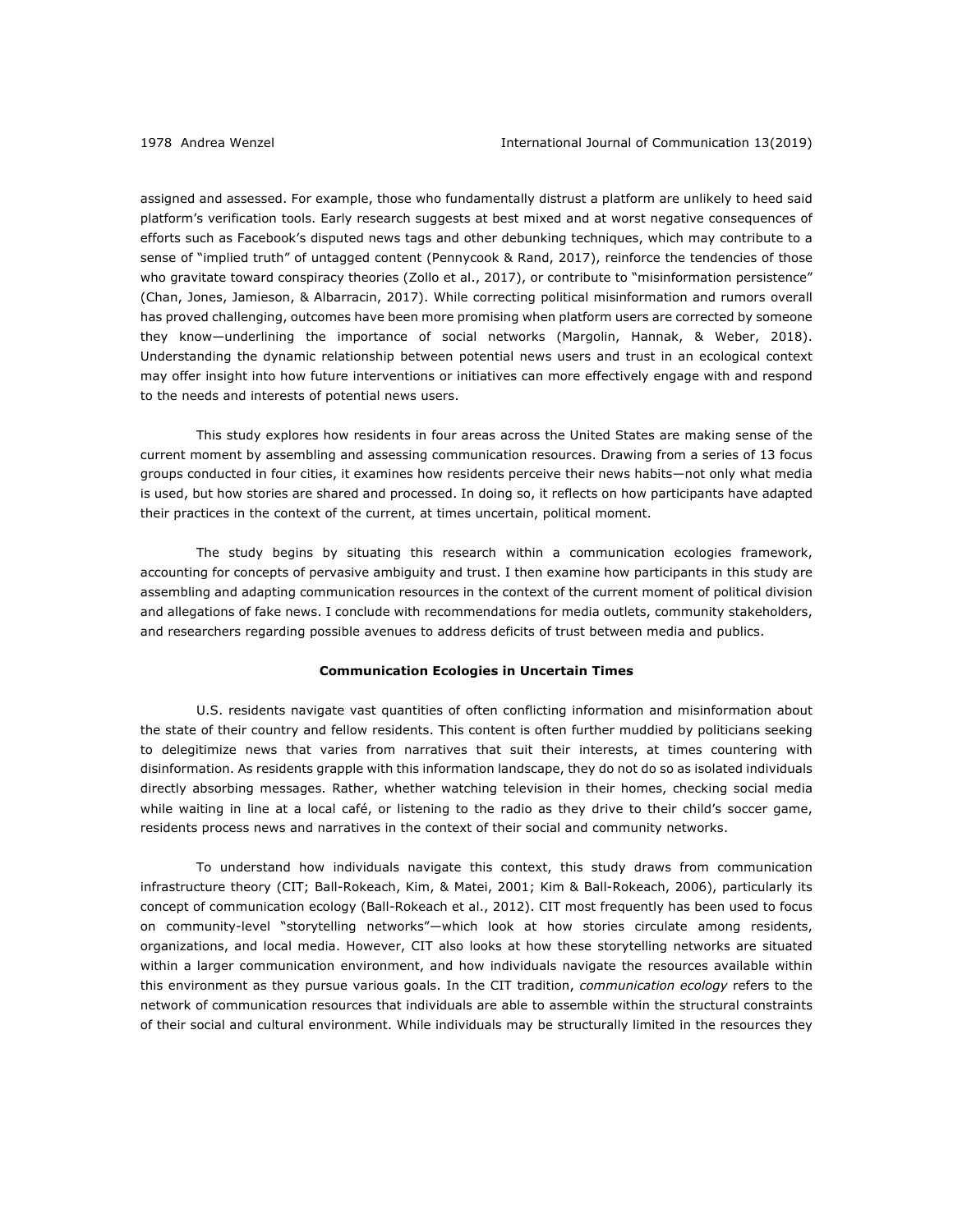can choose from, they have agency to assemble different networks of resources as they pursue different goals. For example, when trying to understand a newly enacted immigration policy, someone may hear something on the radio, then look up more information online, and/or talk to a colleague over lunch. This person may assemble a different pathway of resources when trying to get health information, or trying to unwind at the end of a stressful day. Meanwhile, other individuals with similar goals may assemble different resources based on where they are situated within social structures and dynamics of power. CIT researchers have mapped how different ethnic and geographic communities navigate different communication ecologies to learn about and circulate information regarding their communities (Broad et al., 2013; Wilkin, Ball-Rokeach, Matsaganis, & Cheong, 2007), or to gain knowledge about issues such as health (Ball-Rokeach et al., 2012). This communication ecology framework is particularly valuable for this study because it accounts not only for media use, but also for interpersonal and organizational communication resources and the larger environmental context in which communication takes place.

This study seeks to examine whether and how communication ecologies function in times of political uncertainty and polarization. In doing so, it also draws on a concept from Ball-Rokeach's (1973) earlier work, which found that individuals in a state of pervasive ambiguity—which she defined as an "information problem"—tended to cycle between information-seeking and tension relief. In such conditions, examples of which included "culture shock," "confusing or chaotic environments, such as societies in periods of rapid social change," and "situations of role marginality or role conflict" (p. 380), individuals were found to gravitate to others they perceived as being similar, and to attempt to resolve ambiguity by coming to a shared definition of the situation. In contrast to the common belief at the time that people responded to ambiguity or social uncertainty in ways that were "uncritical and irrational" (p. 388), people followed a logic by cycling between information gathering and tension release, all the while attempting to reach a collective definition of what was happening.

In this study, I explore the extent to which pervasive ambiguity colors the current moment and how that may influence the communication ecologies of residents. For example, a number of political scientists have characterized the contemporary U.S. political climate as one of "affective polarization" (Iyengar, Sood, & Lelkes, 2012)—where antipathy between left and right has more to do with a sense of opposing social identities than ideological adherence to particular policies. Nadler (2017) has argued that conservative media, in particular, has in this context amplified a sense of "social identity threat" offering itself as a resource for "self-care and moral support."

In this context, I ask, how are residents assembling communication ecologies, and how are they, or how are they not, affected by the current moment of political division and discourse around disinformation?

# **Method**

This study draws from 13 focus groups conducted with 58 residents between March and June 2017. The discussions took place in cities in California, Indiana, Kentucky, and New York. While questions of polarization and misinformation clearly have global relevance, the study focuses on sites within the United States, a country characterized by high levels of political polarization, and which at that time was home to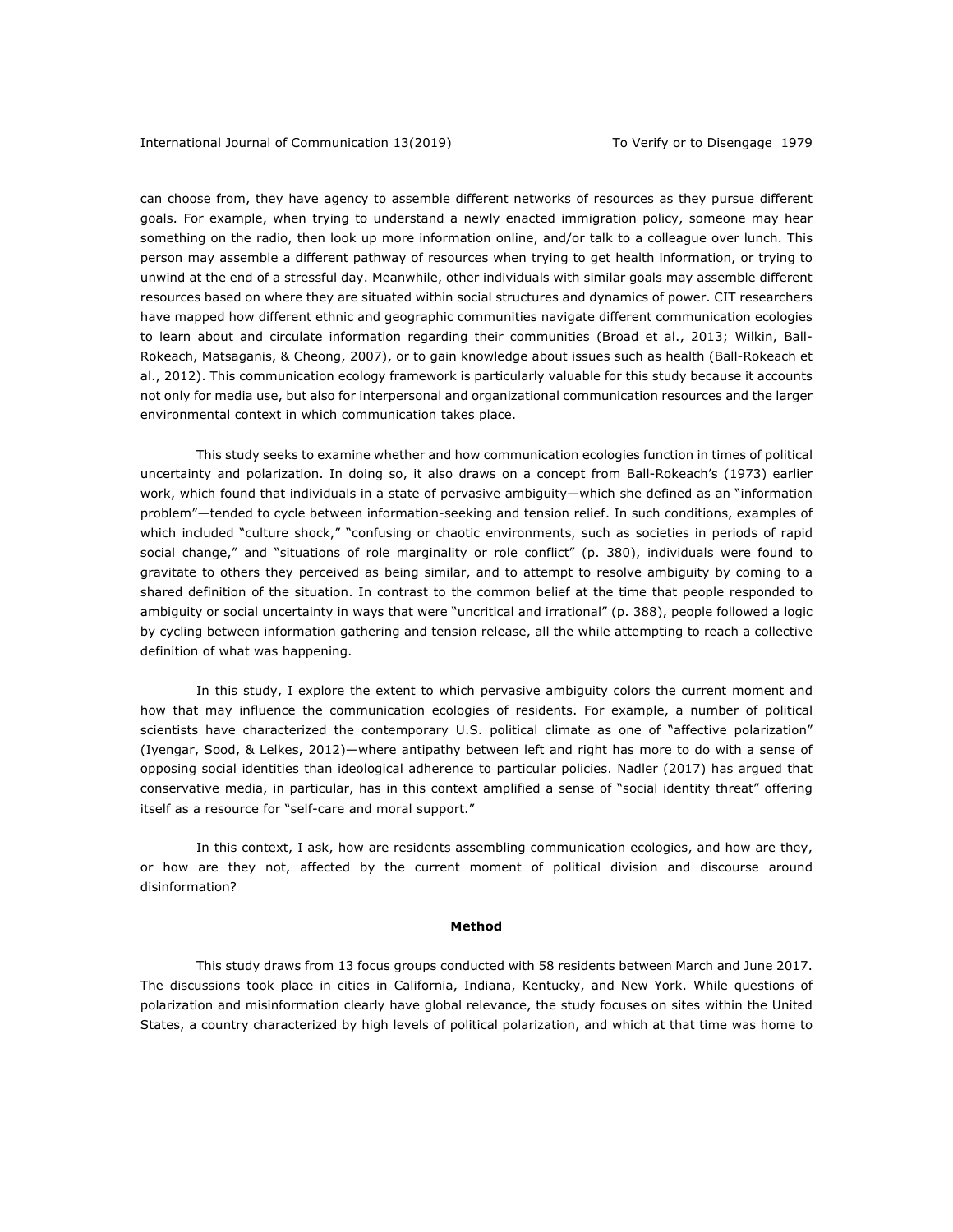considerable discourse surrounding accusations of "fake news." Given post-2016 discourse in the United States around regional and urban-suburban-rural divides, focus group cities were selected to include residents from a range of U.S. regions (Western, Midwestern, Southern/Midwestern, Eastern) and city sizes. Two of the areas were smaller cities (65,000 residents or less) with surrounding suburban and rural areas. In these areas, the majority who voted in the 2016 presidential election voted for Trump, whereas the other two areas were major coastal cities where the majority of voters went for Clinton.

A convenience sample of participants was recruited through a combination of online postings and snowball sampling. All applicants were then screened based on whether they reported encountering news at least occasionally and whether they had used social media. In each location, eligible participants were selected to roughly reflect the demographics of the surrounding population in terms of race, age, and gender. In total, the sample included half women and half men; ages ranged from 19 to 67, with an average age of 39. People of color were overrepresented compared with national averages<sup>5</sup> (45% people of color, 55% non-Hispanic White), but participants were majority people of color in the two larger majority-minority cities, and majority White in the two smaller majority-White cities. At each location, groups were segmented by age (ranges of 18–29, 30–49, and 50 and older) to enable some common ground in terms of likely exposure to various platforms and to allow the "group to establish confidence more quickly" (Lunt & Livingstone, 1996, p. 92). However, given that the focus of the study was subject matter around attitudes toward news and polarization, areas "within which one expects strong disagreements to exist" (p. 92), groups were not segmented by political identity. Most groups included participants with a mixture of political views.

All group discussions lasted approximately 90 minutes and were moderated by the author and one of two cofacilitators, researchers from the Tow Center for Digital Journalism at Columbia University. Semistructured discussions were divided into two card-based focusing exercises (Bloor, Frankland, Thomas, & Robson, 2001). The first centered on participants' perceptions of their information diets.<sup>6</sup> Participants were presented with a series of cards representing a different communication resource (e.g., newspapers, Facebook, word of mouth). They discussed how and why they used the various sources and platforms and their order of importance. The moderator encouraged participants to discuss their choices and habits, but avoided direct prompts about trust, disinformation, or verification, to allow participants to discuss their practices using their own terms. The second exercise presented participants with a series of statements about their news practices and invited them to place them on a continuum from *strongly agree* to *strongly disagree* (e.g., "It can be difficult to tell what has come from a reliable source and what hasn't."). This section ensured that participants directly addressed issues around trust that may or may not have emerged unprompted in the first section.

The study employed focus groups because of their proven value in revealing participants' "perceptions of the news and sources available to them and the means by which they go about trying to

<sup>5</sup> https://www.census.gov/quickfacts/fact/table/US/RHI125216?#viewtop

 $6$  Participants were given the 2012 and 2016 U.S. presidential elections as reference points to give them a shared information goal. While differences between these two times are not the focus of this study, they were used by another piece of analysis focused on platform-based news habits: https://www.cjr.org/ tow\_center\_reports/focus-groups-news-media-diet.php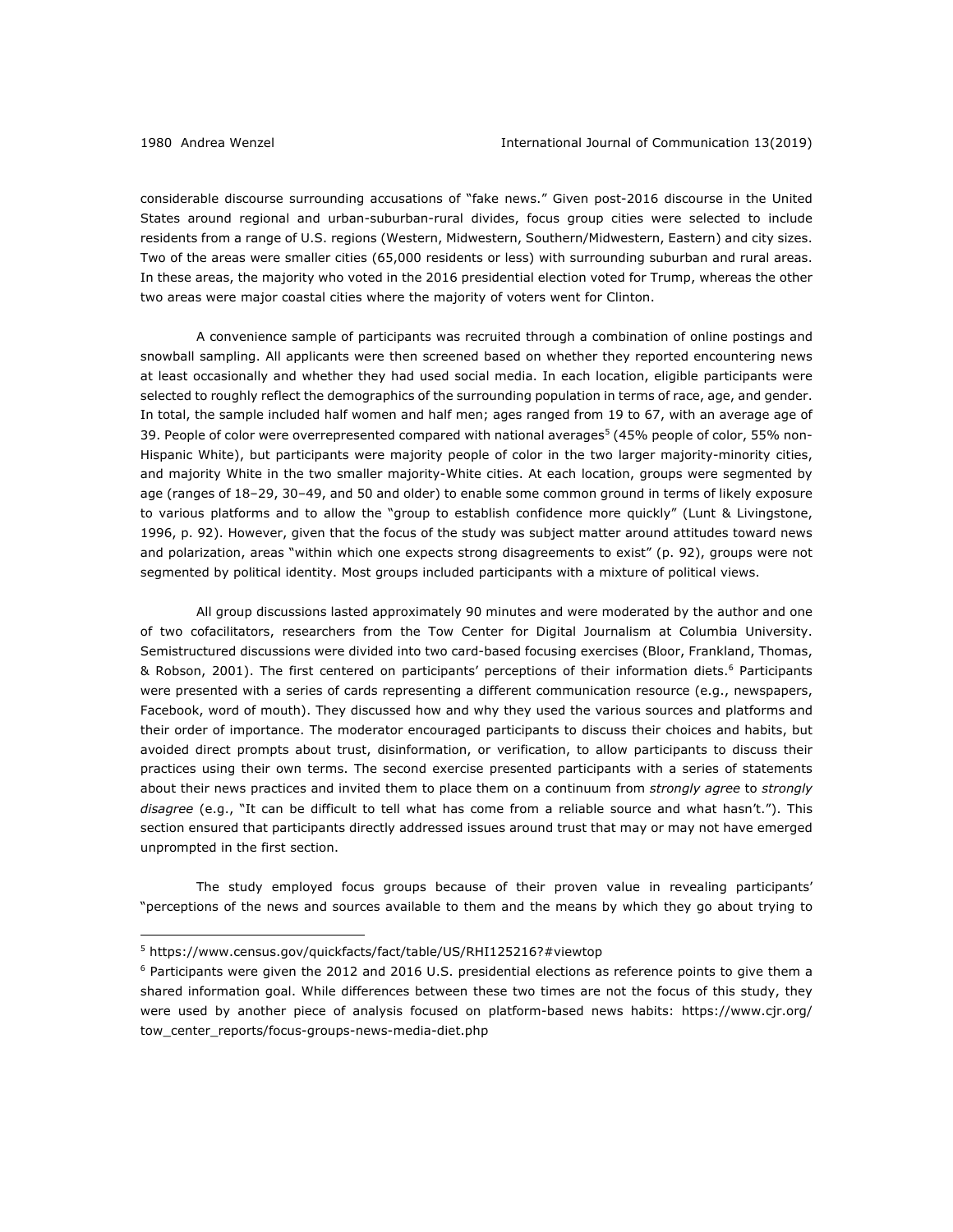meet their news and information needs" (McCollough, Crowell, & Napoli, 2017, p. 105). As McCollough and colleagues (2017) argue, the method adds value by documenting interactions among participants: "In the process of discussing and reacting to other participants' ideas, a richer and more deeply refined set of findings may emerge than would be possible through individual discussion alone" (p.105). While focus groups do not attempt to make generalizations about a population (Bloor et al., 2001), the method allows participants to reflect on how they understand and make meaning of communication resources within their news ecosystems.

This "audience-centered" (Costera Meijer, 2016) qualitative method allows the study to complement what is known from large-scale quantitative measures such as surveys and from studies that observe media use habits or "repertoires" (Taneja, Webster, & Malthouse, 2012). Researchers have found self-reported data on how much and what media people use tend to be skewed because of socially desirability and overreporting (Prior, 2009). For this reason, this study does not focus on claims of how much or how often participants engage with particular sources. Instead, these focus groups offer an opportunity to gain textured data on how participants make meaning from and assign trust to various sources—and how they present and defend their practices and interpretations among peers. As Palmer (2019) points out, "Public opinion surveys leave little doubt that people do not trust media, but they also leave many of the most interesting and pressing questions unanswered" (p. 2). Although findings from this study may not be extended to the United States as a whole, let alone other countries, they serve to surface and explore key themes and areas for further study.

Transcripts of focus group discussions were thematically coded and analyzed (Kvale, 1996) using the NVivo coding platform. The three researchers coded transcripts independently before discussing and comparing. After coding, themes were reviewed and analyzed across transcripts, drawing quotes from coded sections for illustration.

## **"Fake" News and Fractured Trust**

Before examining participants' communication ecologies, I begin by describing the discourse they use to express doubt in media outlets. I then look at the implications of mistrust and how it contributes to a "confusing or chaotic environment" that could be experienced as pervasive ambiguity.

Given the prevalence of discourse around "fake news" and "alternative facts" following the 2016 election, it perhaps was not surprising that the topic of fake news was raised without prompting by participants in every focus group. However, participants deployed this term to advance multiple meanings. As Wardle (2017) has outlined, $<sup>7</sup>$  numerous types of misinformation and disinformation circulate in news</sup> ecosystems globally. In this study, participants spoke of several of these types, including "imposter content" ("when genuine sources are impersonated"), "fabricated content" ("new content that is 100% false, designed to deceive and do harm"), and "false context" ("when genuine content is shared with false contextual information").

 $^7$  See First Draft's typology of fake news: https://medium.com/1st-draft/fake-news-its-complicatedd0f773766c79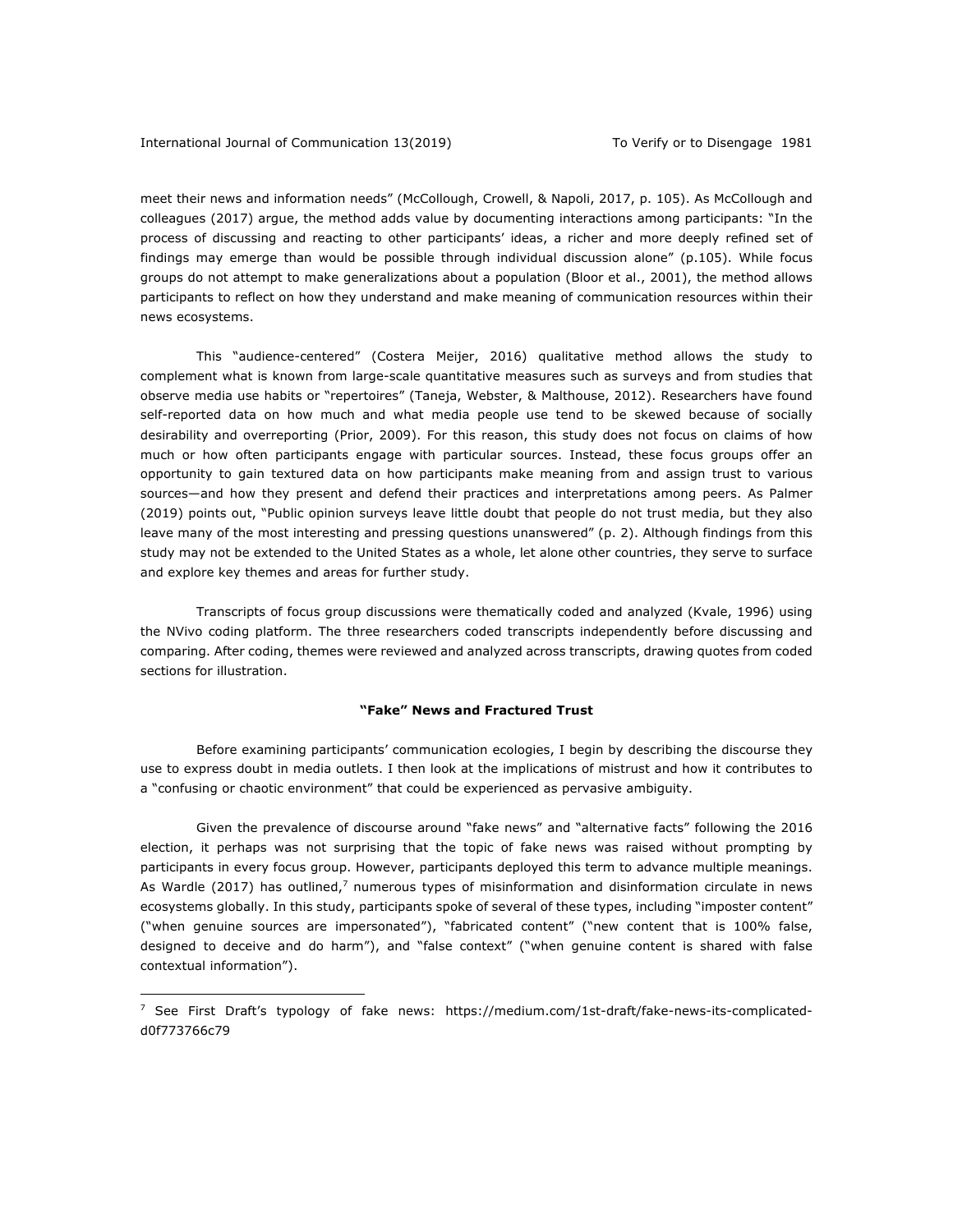In at least eight of the 13 groups, examples of encountering fake news were shared that were relatively apolitical and often involved celebrities. The multiple false deaths of Betty White came up in nearly every city. In the Indiana group, participants shared their reactions to a story about Justin Timberlake stopping in their small city because of car troubles and encountering helpful locals. While these stories were framed as relatively harmless, they contributed to a larger narrative of doubt and not being able to trust news encountered, particularly on social media.

Apart from celebrity-related fake news, numerous references centered on the sharing of political content. In Kentucky, Eric,<sup>8</sup> who self-identified as leaning left, shared the example of what he saw as a classic fake news story about an old Donald Trump interview where Trump allegedly called Republicans "stupid": "That was definitely a fake news that kept being recycled especially in like liberal media." Eric referenced *TIME* and *People* magazine as "liberal media" in this instance, and he underlined the role of social media: "Like I saw it on my Twitter at least 20 times a day, and I was like, 'Guys, like this doesn't, this is not true at all.'"9 Meanwhile in New York, Javed referenced seeing the same story on Facebook: "Liberal friends of mine were like jumping on this going, 'Yeah, yeah, yeah.' But that's fake too."<sup>10</sup>

Participants' reflections on the spread of misinformation almost always referred to the actions of others. They seemed to demonstrate a "third-person effect" (Davison, 1983) in which they claimed to verify the information they shared, while others, who were often labeled as older or lacking education, did not. This included circulation of misinformation and disinformation attributed to confirmation bias, or biased information processing (Taber & Lodge, 2006): "They're just like, 'This is what I agree with, and so this has to be true. Or at least I'm going to repost it, and then maybe more people would think it.<sup>'"11</sup> This 22-year old in Kentucky said he was cautious when looking at online sources to note when news came from particular sites known for "making their opinions into facts."

This latter point about the blurring of opinions and facts, and facts becoming unmoored at the hands of opinion, bled beyond the platforms of social media and fell outside Wardle's (2017) typology of misinformation and disinformation. As one California participant said regarding legacy media outlets ranging from Fox to the *LA Times*, "It's hard to tell if it's their opinion or news. . . . Even facts are opinions."12 For some participants, fake news had more to do with the absence or presence of partisan content. Several who identified as conservative put forward ideas of fake news that echoed President Trump's referencing of the "fake news media." When asked what he meant by "fake news," Bob, a 67-year-old in Indiana, answered,

<sup>&</sup>lt;sup>8</sup> Names of all study participants have been changed.

<sup>9</sup> "Eric." Focus group discussion with residents 18–29 years old. Kentucky, April 11, 2017.

<sup>&</sup>lt;sup>10</sup> "Javed." Focus group discussion with residents 18-29 years old. New York, March 23, 2017.

 $11$  Focus group discussion with residents  $18-29$  years old. Kentucky, April 11, 2017.

 $12$  Focus group discussion with residents 50-65 years old. California, March 28, 2017.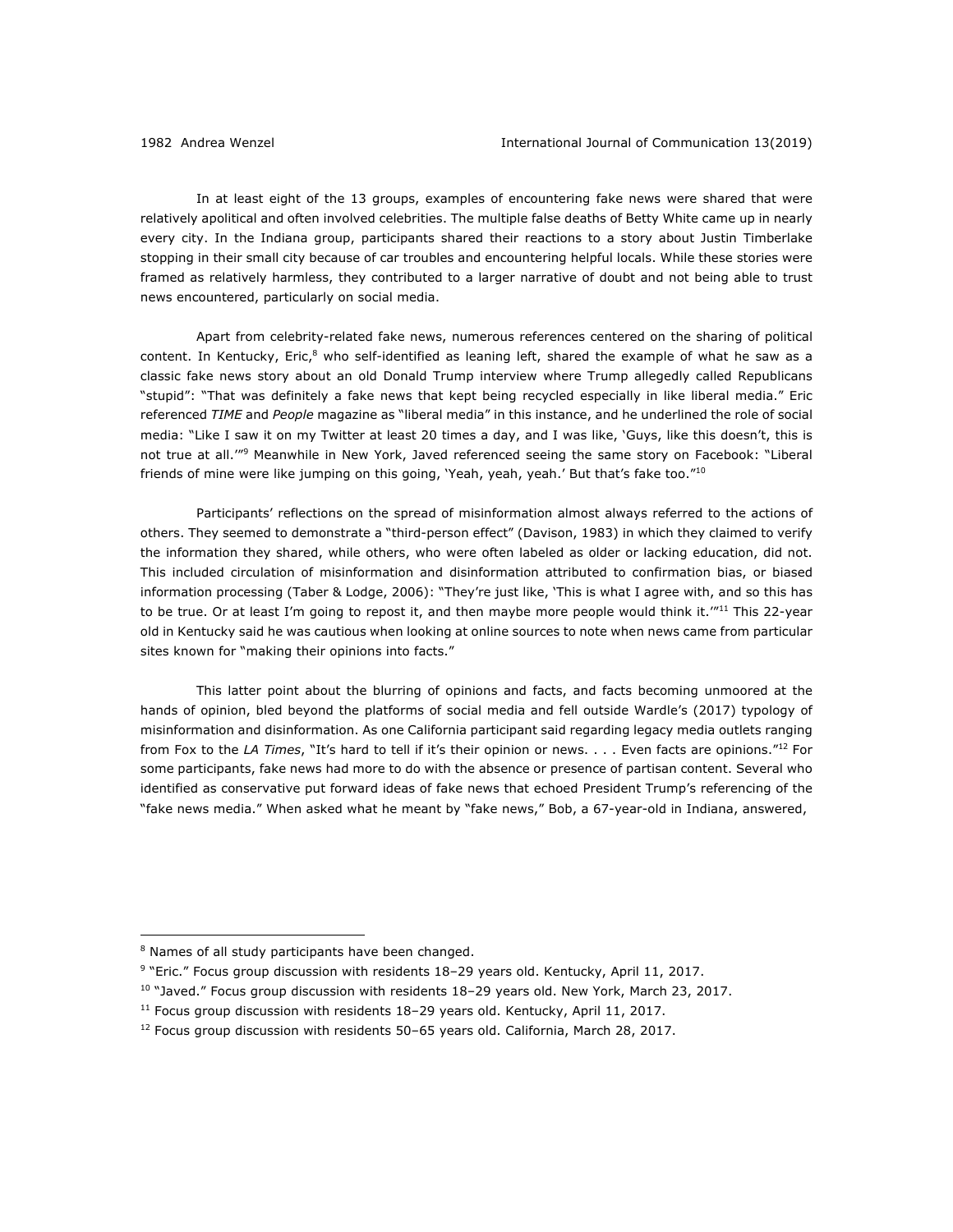Well, the stories that you're hearing, that the other outlets aren't providing. And when they hush up things, when you only see them playing certain things. You take Benghazi, you take a lot of these other things that were going on, and you only see two or three media outlets making people aware of it. And then you've got Fox News over here, and they're letting you know what is going on. $13$ 

For Bob, fake news was more about an absence: "Things that should have been put out there that weren't put out there." These stories, he argued, were needed to form an opinion. And outlets, apart from Fox, which he believed gave "both sides," were withholding key information.

Sometimes the same people referenced multiple and contradictory meanings of fake news. In Bob's Indiana group, people spoke of both this absence of partisan information and fabricated content as fake news. When asked to clarify the definition, Martha said it was less about celebrity news than politics: "I think more of it in the line of facts. That the facts aren't correct, that they're giving us not the right facts."<sup>14</sup> Others in the same group, like Elizabeth, took issue with the idea that simply not covering something was fake news:

Omission or not having the full story is not to me, fake news. Fake news is when somebody intentionally skews it or tries to make other people react to something whether it's a story about Trump or a story about some trans going into somebody's bathroom. I mean, I don't care. But they do that not to, not to give us information, but to stir emotions—to cause people to be angry. And so it's malicious. So, I think, to me, fake news is malice.<sup>15</sup>

Several participants noted that the concept of fake news had been weaponized on social media to undermine facts that did not fit someone's worldview:

I would post like the fact, like this is an actual, like there's evidence, there's proof. They would still say that was my opinion, and that I was wrong. . . . So it was constantly, I feel like everyone just saying everything was fake news that they disagreed with. $16$ 

Despite variations in definition, for many groups, the concept of fake news was put forward to raise questions not only about the credibility of news found on social media, but also regarding legacy brands. For Brian, a 42-year-old who identified as a Democrat in Indiana, fake news and alternative facts were making it difficult to determine whom to trust:

 $13$  "Bob." Focus group discussion with residents 50-65 years old. Indiana, May 4, 2017.

 $14$  "Martha." Focus group discussion with residents 50-65 years old. Indiana, May 4, 2017.

 $15$  "Elizabeth." Focus group discussion with residents 50-65 years old. Indiana, May 4, 2017.

 $16$  "Eric." Focus group discussion with residents  $18-29$  years old. Kentucky, April 11, 2017.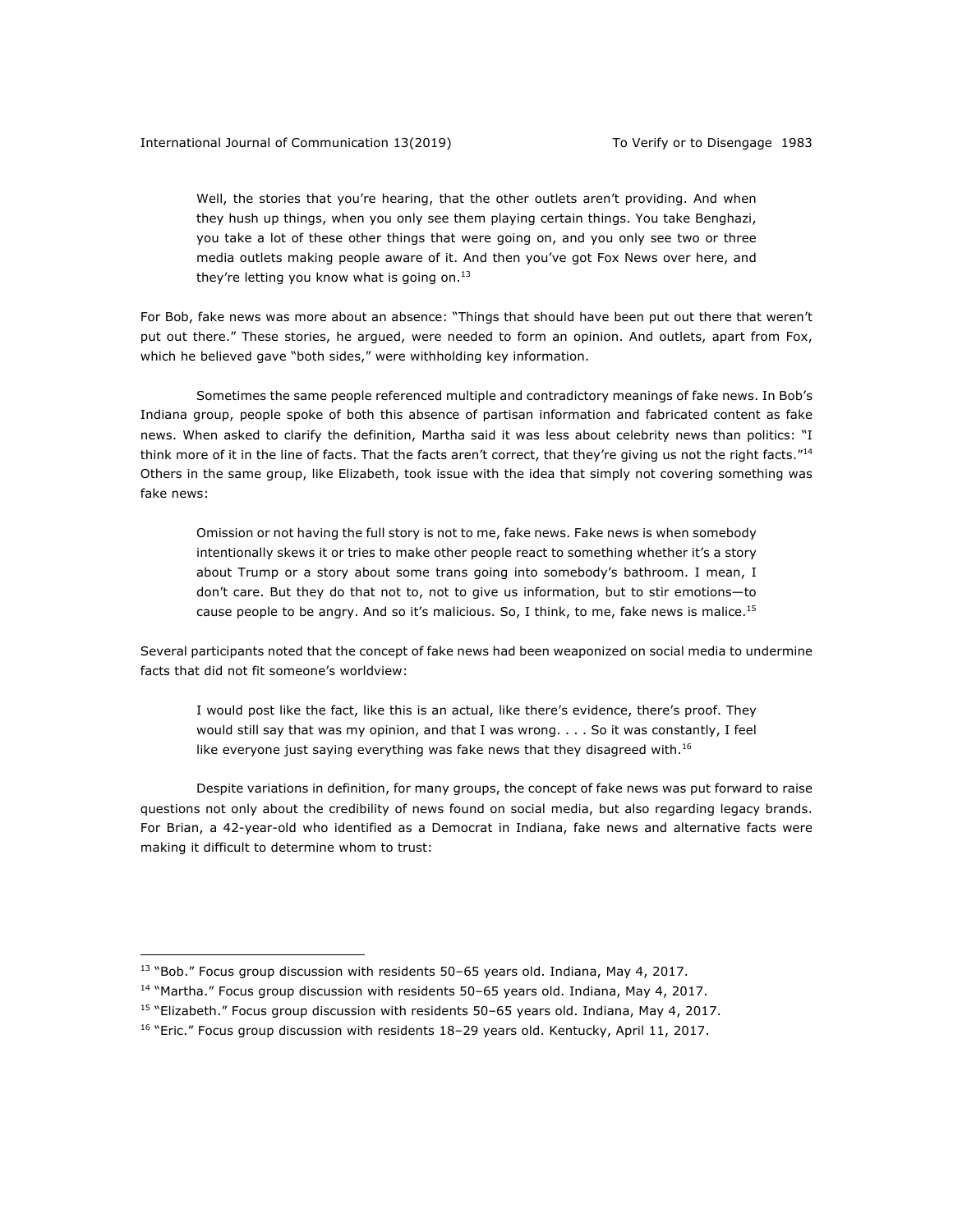I have to put my faith in some organization to at least, I can't question everything that's, I mean, I could, but I'd be a nutcase. Like, I have to put credibility in let's say, CBS News and C-SPAN. Those are my credible news sources, but you know, I'm hearing that they're not credible.17

Jason responded to Brian, agreeing that discourse around fake news was pushing him to ask big questions about the possibility of trusting any media. He said that while in the past, he had thought "you had to hang your hat on something," he now was feeling closer to the rather more destabilizing idea that "there's no such thing as truth." For Jason, there was a fine line between feeling ambivalent about outlets but continuing to rely on them, and essentially giving up on the legitimacy of any outlet. He, like several others, felt himself sliding into a space of generalized mistrust. Not everyone came to the conclusion of trusting no media, as will be discussed further in the following section. However, for many participants from all cities, there was a sense of confusion and uncertainty surrounding the news environment, contributing to what could be characterized as pervasive ambiguity. Given this uncertainty and distrust, the sections that follow examine how participants adapted their communication ecologies. Later, I explore how participants sought to alleviate the stress of ambiguity, but first I examine how they navigated information-seeking.

#### **Communication Ecologies and Verification**

During focus groups, participants were literally invited to put communication resources they used on the table. As an indicator of the crowded communication environment, we often ran out of space on the tables as we arranged paper representations of communications resources used. There were some predictable patterns that took some resources off the table, such as few residents subscribing to print newspapers. However, overall, participants indicated that they drew at least occasionally from a large array of resources—even if a good portion of their encounters with news were incidental (Fletcher & Nielsen, 2018) rather than intentional (e.g., go to Facebook for the puppies, stay for the politics). Critically, discussions revealed how participants saw themselves navigating communication ecologies to respond to uncertainty. The practices participants described illustrate how they saw themselves adapting their communication ecologies to pursue the goal of information-seeking, one half of the common cyclical response to pervasive ambiguity (Ball-Rokeach, 1973).

In discussing how they used resources for communication goals such as finding out about presidential elections, participants in every group raised without prompting how they engaged in a process of fact-checking or verification. Participants reported assembling a combination of interpersonal sources, social media platforms, and legacy media—online and offline—to attempt to seek information to clarify the situation at hand. Alicia, a 24-year-old in Kentucky, explained the pathway she generally followed to verify information after hearing about something via word of mouth: "Someone would bring a topic up, and I would be like, I wonder if that's true or not, and then go further and look it up somewhere, maybe a search engine or watch it on TV."18 Another participant in the group explained that he used YouTube to fact-check stories he encountered on social platforms: "If something goes viral, I'm like, what's the actual background

 $17$  "Brian." Focus group discussion with residents 30-49 years old. Indiana, May 4, 2017.

 $18$  "Alicia." Focus group discussion with residents  $18-29$  years old. Kentucky, April 11, 2017.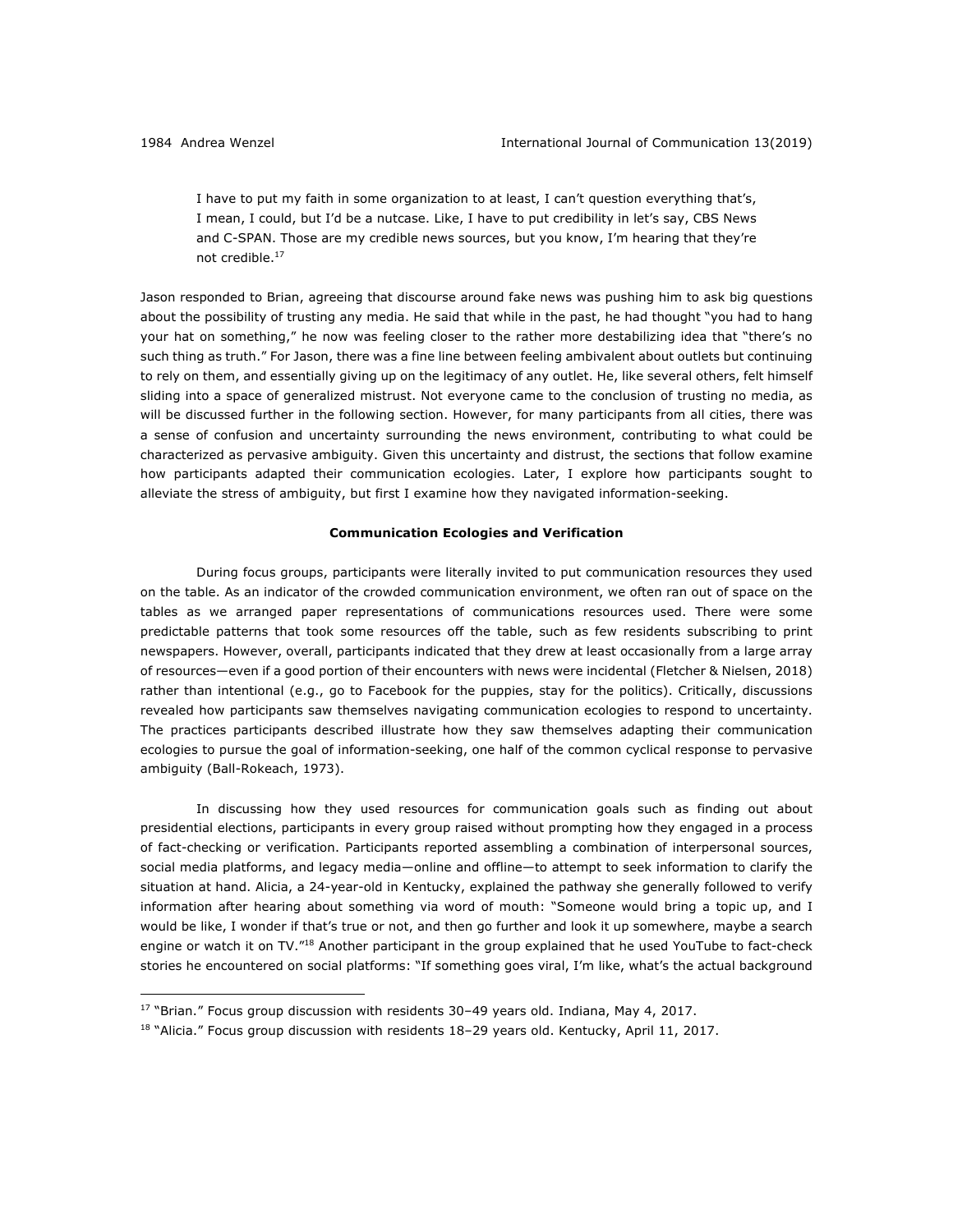of this video that's going around, like the cops beating somebody up." He discussed with the group how he would find a video on YouTube to watch a longer section of it to try and get more context. Different people put greater credibility in different platforms. Janelle in California explained her process:

Janelle: If someone tells me something is going on, I go to Twitter because if it's really going on, everybody is going to be talking about it on Twitter. Moderator: Okay. Interesting. Janelle: If I don't see it on Twitter, I don't go to Google because sometimes I feel like people just put things in Google that's just. . . Kendrick: You mean fake news? Fake news? Janelle: Yeah, sometimes. So what I do is, even if I go to Google . . . I'm still not okay until I go back to the TV and see because I feel like if it's really something going on, it's going to be back again on 6 p.m. news. So I go back to the TV.<sup>19</sup>

Whereas Janelle expressed doubt about content found through Google, participants in several groups shared examples of using Google to verify information from other communication resources—highlighting the potential agenda-setting power of search engine algorithms. Several explained how they used search engines to verify articles they believed to be "clickbait" or particularly biased: "Sometimes I'll like, read through it, and be like, I wonder if this could be true, if there's any factual evidence of this at all, and then I'll Google it and try to find a credible source for it."20

At the same time that participants disparaged fellow social media users for circulating fake news, they also expressed a reliance on their peers to verify information. For example, a participant explained how he believed that the most upvoted Reddit stories tended to be more credible. This is consistent with the findings of researchers of audience attention who have found that popularity is often equated with quality, and "slight leads accumulate advantage, sometimes with the speed of a contagion" (Webster & Ksiazek, 2012, p. 52). Another participant explained that he liked message boards because of their ability to weed out misinformation: "There's so many people that can discredit something really fast if it turns out to be fake. $"^{21}$  At the same time, a number of participants suggested that they were selective regarding which interpersonal sources they trusted to share or verify information: "Someone who you trust, you're going to put more weight with that person for whatever, for their history."<sup>22</sup> Assessments of credibility were often intertwined with politics, as one participant noted. Regarding when her friends with different political beliefs shared information, she said, "If I get news from them, I'm going to try to look it up three different places at least."23

Despite concerns that participants raised about trusting media publishers, many did discuss using a combination of legacy outlets to fact-check stories. Although most said they no longer put complete trust

 $19$  Focus group discussion with residents 30-49 years old. California, March 28, 2017.

<sup>&</sup>lt;sup>20</sup> "Eric." Focus group discussion with residents 18-29 years old. Kentucky, April 11, 2017.

 $21$  "Chris." Focus group discussion with residents 30-49 years old. Kentucky, April 12, 2017.

 $22$  "Jason." Focus group discussion with residents 30-49 years old. Indiana, May 4, 2017.

 $23$  "Sally." Focus group discussion with residents 50–65 years old. Kentucky, April 10, 2017.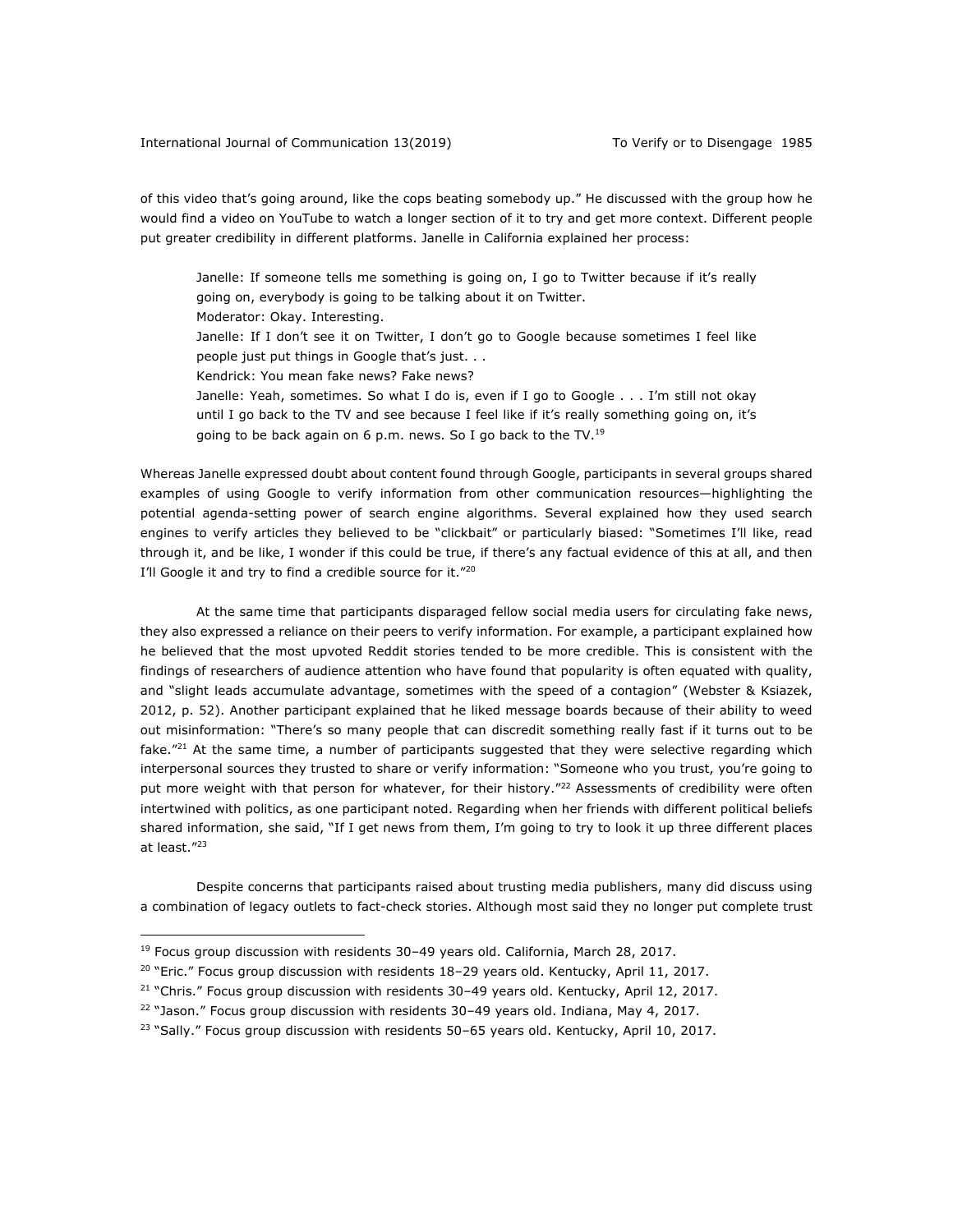in any one outlet (there were exceptions, of course, among participants on both sides of the political spectrum who said they continued to rely exclusively on outlets such as Fox News or *The New York Times*), this did not mean they did not report watching, reading, or listening to said outlet. Rather, for some, a lack of trust meant going to multiple outlets and interpreting each through various grain-of-salt filters. This resonates with Tsfati and Cappella's (2005) argument that "news gratifies diverse needs even when trust is abrogated" (p. 252). They contend that audience members who have a high level of "need for cognition" are more likely to seek out varied perspectives, including from media they do not trust.

Brian, a 42-year-old in Indiana, explained that when he wanted to get more information about something he had heard, he would tend to directly visit the websites or television channels of "one of the big three ABC, or like CBS, or CNN." In the same group, Todd said he would do a kind of cross-check: "I'll check Yahoo. I'll check Fox News. I'll check CNN. I guess at that point I kind of do a combo, say is this kind of the same thing from all three?"<sup>24</sup> Several participants referenced seeking out news sources associated with the "other" political side—generally through direct visits to legacy brands such as Fox or CNN. A few spoke of following politicians or campaigns they disagreed with on Twitter or Facebook, or being subscribed to email lists. However, several also spoke of feeling exhausted by this process. Todd, who shared his seemingly time-consuming cross-checking routine, explained, "At the end of the day, it's like, well, got to go on with your daily life." He conceded that sometimes he'd throw up his hands and give up on factchecking (this sentiment of frustration and fatigue is discussed in more detail in the section regarding disengagement that follows).

Participants also talked about fact-checking sites such as Politifact, or more commonly, the relatively long-running Snopes. An older conservative-identifying participant from Indiana shared how his interactions with Snopes would generally start after he had posted something a friend or family member took issue with. He said they would tell him, "Hey, where'd you get that fairy story from, you know. Snopes says it's fake." However, he said he now had reason to doubt the veracity of Snopes. This sentiment was echoed in Kentucky by another right-leaning participant who expressed uncertainty about Snopes:

Margaret: Now, Snopes, that's not reliable, right? So my brother would say, "I checked this out on Snopes." But then I found out Snopes lies, so. . . Moderator: How did you find that out? Margaret: There was an article about Snopes, maybe it's not true. Moderator: Where was the article? Margaret: It was on Facebook. Tom: Fake news, it's a vicious circle. Moderator: Interesting. Margaret: It was a particular thing that Snopes had said that was not true. Moderator: Do you remember what it was? Margaret: Something about the president I'm sure. So I don't even trust Snopes anymore.<sup>25</sup>

 $24$  "Todd." Focus group discussion with residents 30-49 years old. Indiana, May 4, 2017.

 $25$  Focus group discussion with 50–65 year-old residents. Kentucky, April 10, 2017.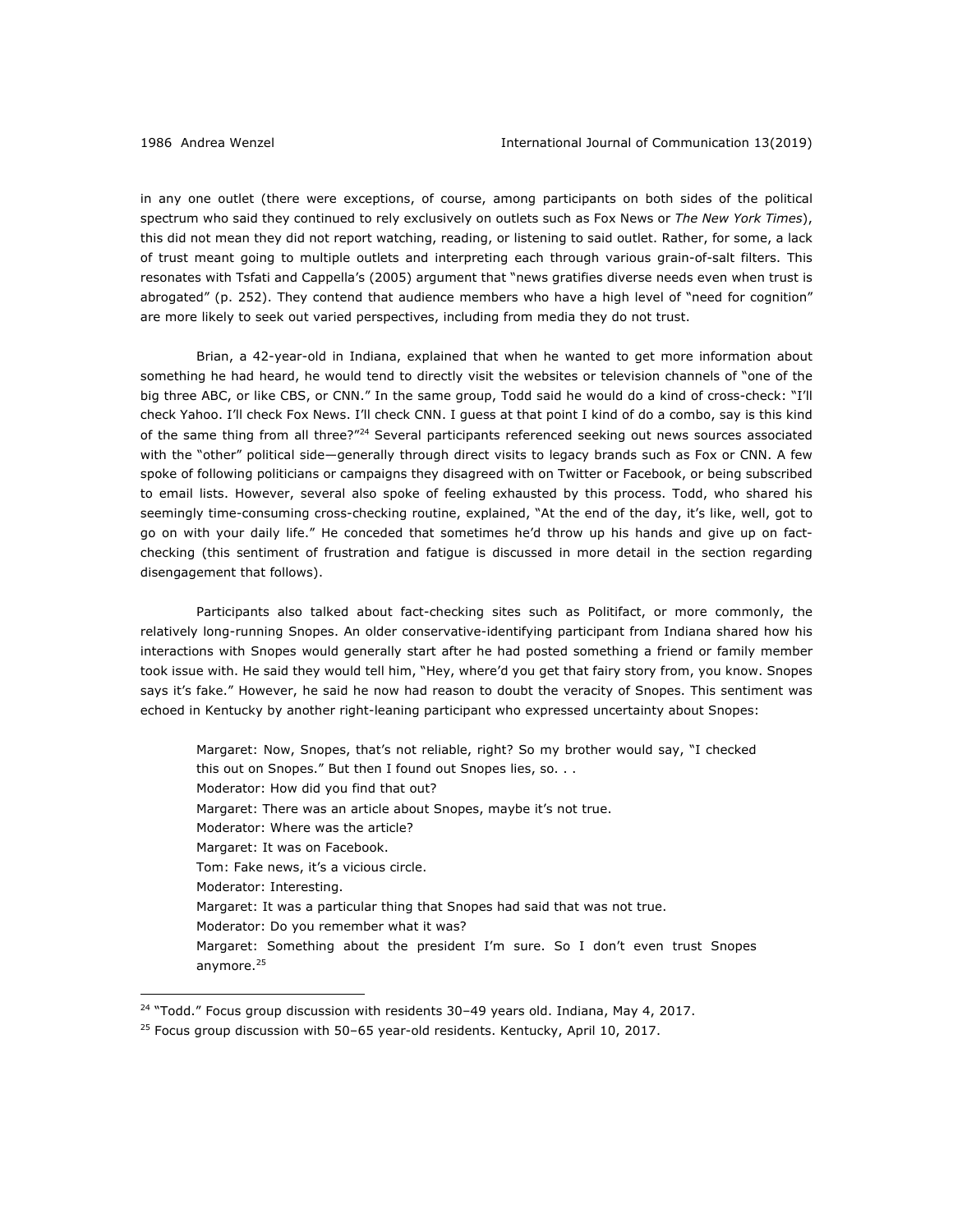For those whose distrust of news was more about omission than fabricated stories, a sense that mainstream media and platforms were censored and skewed, verification was mostly limited to referencing a small number of right-leaning outlets/platforms, reinforced by word of mouth. One participant explained how his distrust of mainstream outlets sometimes led to looking to sources such as the aggregation platform 4chan. <sup>26</sup> This participant admitted that 4chan included dubious racist and sexist content. But he said what he saw as the censoring of Reddit (following accusations that Reddit harbored racist/sexist content) had left him feeling that 4chan was his only option to find news:

So there'll be an Islamic bombing someplace in Europe. Won't show up on Reddit—at least not until it gets like if it's a big, big story. . . . They are forcing me to go to 4chan to look at articles about Islamic bombing in places because they're filtering . . . they're filtering it out. It's news!<sup>27</sup>

A number of participants also weighed in on fact-checking and verification initiatives they saw coming out of platforms themselves, and Facebook in particular. While only some participants expressed an awareness of these, those who did seemed largely unimpressed. One participant in Kentucky recalled Facebook efforts to filter inappropriate comments and images as "a huge fail" that ended up blocking innocent content. When asked as a follow-up whether platforms like Facebook or Twitter could be doing more to stop the spread of false content, a participant in New York shared a grim view of her fellow social media users: "The platforms can't stop stupid."28 More critically, given the current climate of political polarization, some participants suggested that technological fixes by social platforms were unlikely to be trusted as objective or fair. As a participant who associated tech platforms with the left explained, "There's nothing Facebook can do at this point to make me think that they're impartial or balanced."<sup>29</sup>

For most participants, the idea of fact-checking or verification was something they said they felt compelled to do themselves, rather than relying on a single platform or tech tool. Whether searching on 4chan or Snopes, or using a web of social platforms and legacy media to triangulate, most participants had some system to seek understanding of and orientation toward information. While they arranged their communication ecologies to pursue these information-seeking goals, some of the same residents at other times sought a different goal, the other half of the cyclical response to pervasive ambiguity—relieving stress. This meant that many of the same people would shift from cross-checking information to checking out.

#### **Communication Ecologies and Disengagement**

According to the Reuters Institute's 2017 Digital News Report, some 38% of U.S. respondents actively tried to avoid the news sometimes or often. When exploring the reasons for avoidance, researchers found a partisan divide—a majority of respondents on the left said they did so because it negatively impacted

<sup>26</sup>http://www.niemanlab.org/2017/05/whos-your-4chan-correspondent-and-other-questions-storyfulthinks-newsrooms-should-be-asking-after-the-french-election/comment-page-1/

 $27$  "Steve." Focus group discussion with residents 30-49 years old. Kentucky, April 12, 2017.

 $28$  "Lakshmi." Focus group discussion with residents  $18-29$  years old. New York, June 8, 2017.

<sup>&</sup>lt;sup>29</sup> "Steve." Focus group discussion with residents  $30-49$  years old. Kentucky, April 12, 2017.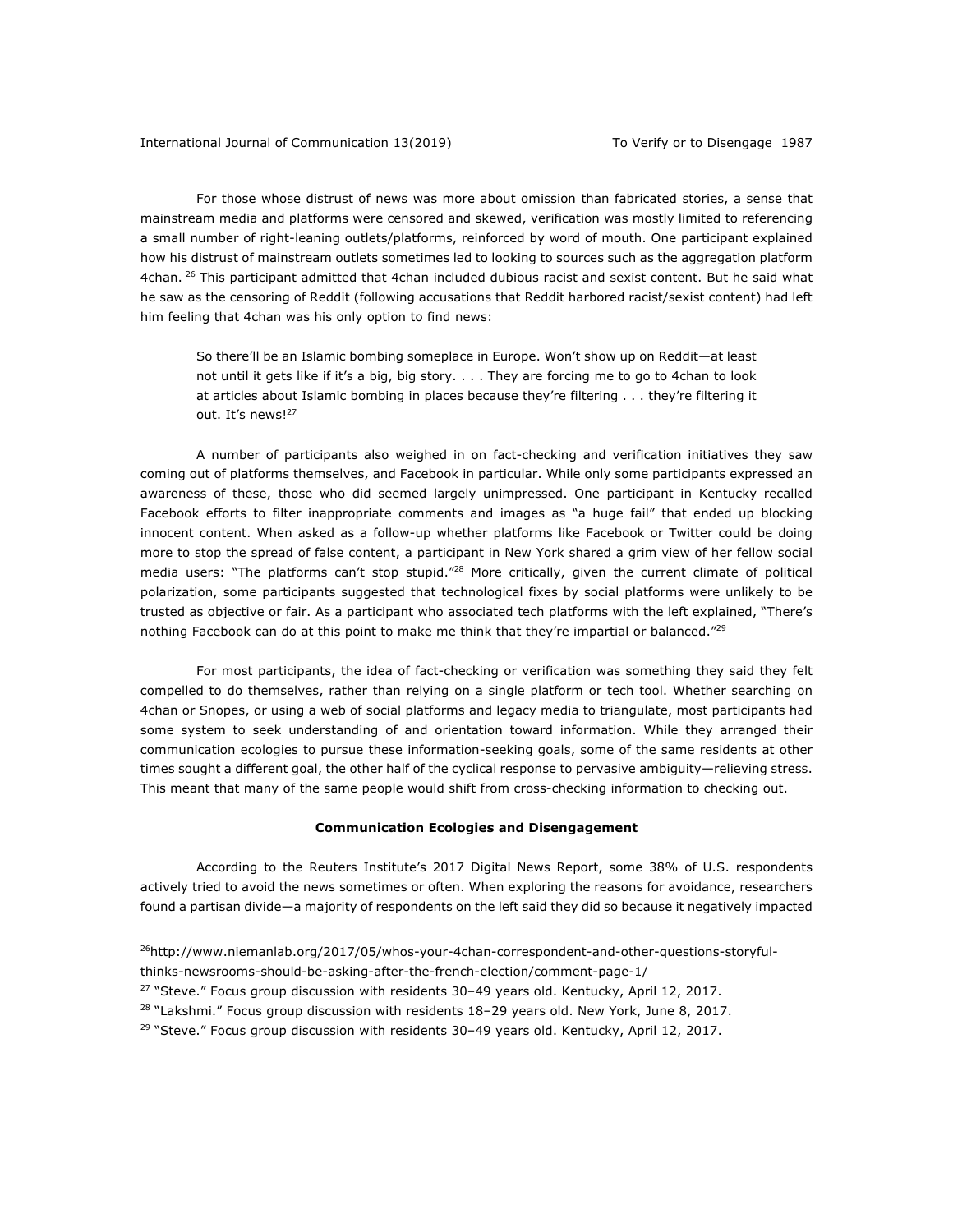<u>.</u>

their mood, whereas most respondents who identified with the right said they avoided news because they could not rely on it to be true (Newman, Fletcher, Kalogeropoulos, Levy, & Nielsen, 2017). Among one UK community of infrequent news users, interview respondents explained that they felt an ambivalence about the purpose of news, but stayed away because they associated it with either celebrity gossip or depressing information that felt disconnected from their experiences (Toff & Nielsen, 2017). Participants in our focus groups, from multiple political perspectives, also referenced sentiments of distrust, negativity, and stress as reasons for stepping away from news—and essentially rearranging their communication ecologies to meet this goal.

In the context of pervasive ambiguity, distrust of and weariness with the effort required to verify news led to fatigue and frustration. Steve, who identified as right-leaning, explained how this had shifted his goals and his communication ecology: "I still read stuff occasionally but not like I used to. I'll just go play video games. I don't even care about news anymore."<sup>30</sup> For Steve, a sense of distrust had led to shifting from information-seeking to a goal of tension relief, illustrating the cyclical response to pervasive ambiguity in environments of uncertainty or social change.

Others who expressed left-leaning identifications similarly reported tuning out from news. But as illustrated by this discussion among a group of participants 18–29 years old in California, the rationale was less about distrust than about avoiding negativity:

Wenlin: Sitting here and listening to everyone talking about news and how they follow news. I avoid news as much as I could.

Moderator: In every form? Is it that you don't like reading it? You'd rather watch it? Wenlin: I just hate it. I read it when I have to but just to keep updated with what's going on in the world but I just hate how negative news is. . .

Marcus: I have a very similar take, but my perspective is since there's so much coverage on Trump and what he's saying and I really don't like him I just sort of remove negativity from my life  $\ldots$  that's how I live. So I see Trump as negativity.<sup>31</sup>

Marcus went on to explain how he would change the channel whenever news about Trump was on television, YouTube, or Snapchat.

Other participants, from left and right, emphasized that their frustrations were amplified by the ubiquity and constant access to news. Participants in one of the Kentucky discussions shared this lament:

Sally: I think, there are times where I think that my sense of well-being and satisfaction with my life is directly proportional to the amount of news that I consume, and the more news I consume is like, oh, this world is just falling apart. I just don't need to know it all,

 $30$  "Steve." Focus group discussion with residents 30-49 years old. Kentucky, April 12, 2017.

 $31$  Focus group discussion with residents 18-29 years old. California, March 30, 2017.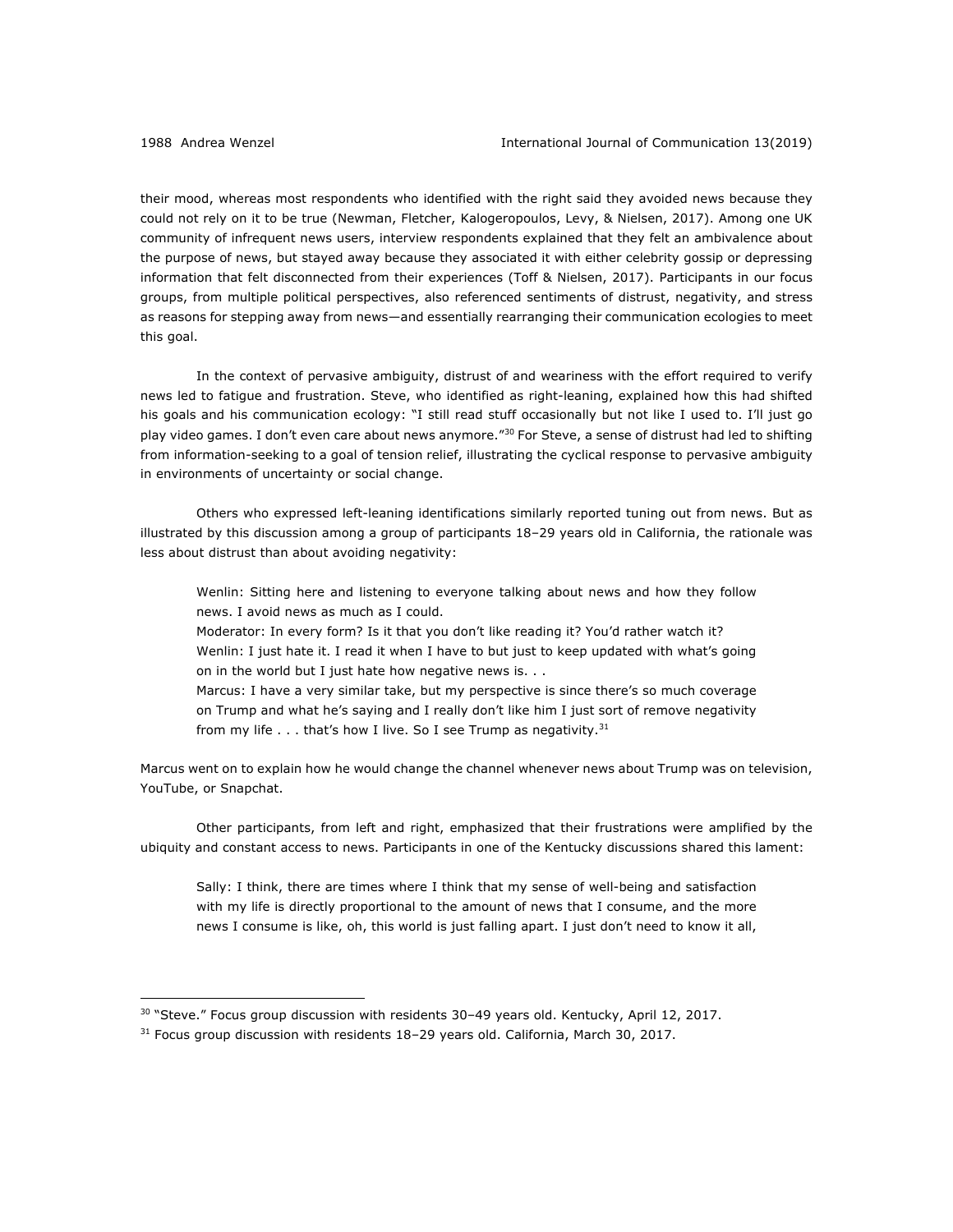you know, there's enough to concentrate on in the community that needs the attention rather than focusing on everything, you know.<sup>32</sup>

Tom: Yeah, just a constant barrage if you let it. It's right there in your pocket.<sup>33</sup> News via mobile devices was referenced as a source of stress in numerous discussions. A participant in New York explained that she had turned the mobile alert notifications off in her news apps because she found them overwhelming and was afraid of becoming "desensitized to the news." <sup>34</sup> Instead, she manually checked the news app herself. In this way, she could adjust how she interfaced with her device to have greater control over the resources in her communication ecology.

Others noted frustration that resources they had previously turned to in pursuit of the goal of play to find entertainment, humor, or lighthearted social exchange—now had become dominated by politics. Several participants noted that social media platforms had become increasingly politicized. A 24-year-old woman in Kentucky admitted she had originally joined Twitter to follow Lebron James, but now even her efforts to follow celebrities had become infused with political content. Jason, a 44-year-old man in Indiana, explained that he had previously relied on Twitter for humor. He said he mostly followed comedians:

But now all that levity has been replaced by gravity. So it's just like, ah. You know, I came to you for a lift, and now all I get are these bring me downs all day. So I've kind of, I'm finding myself using it less.<sup>35</sup>

For Jason, the communication resource no longer helped him meet his goal of tension release, and as a result, he used it less frequently. He explained that he had already left Facebook for similar reasons.

Because of how participants' communication ecologies wove in interpersonal sources, avoiding news on social media, for some, was framed as a way to avoid the stress of interpersonal conflict. Many spoke of self-censoring their posts, or even avoiding social media entirely:

Barbara: My daughter and a lot of her younger friends ended up being off all social media because they were fighting with their friends.

Bob: De-friending.

<u>.</u>

Barbara: Yeah, I mean, it got to the point where they were . . . off Facebook. They were off Twitter. They were off Instagram because they were arguing, and their friendship was on the line.<sup>36</sup>

 $32$  Here Sally references a logic of prioritizing based on proximity, as explored in Eliasoph's (1998) work on political apathy.

 $33$  Focus group discussion with residents 50–65 years old. Kentucky, April 10, 2017.

<sup>&</sup>lt;sup>34</sup> "Leslie." Focus group discussion with residents 18-29 years old. New York, June 8, 2017.

 $35$  "Jason." Focus group discussion with residents 30-49 years old. Indiana, May 4, 2017.

 $36$  Focus group discussion with residents 50–65 years old. Indiana, May 4, 2017.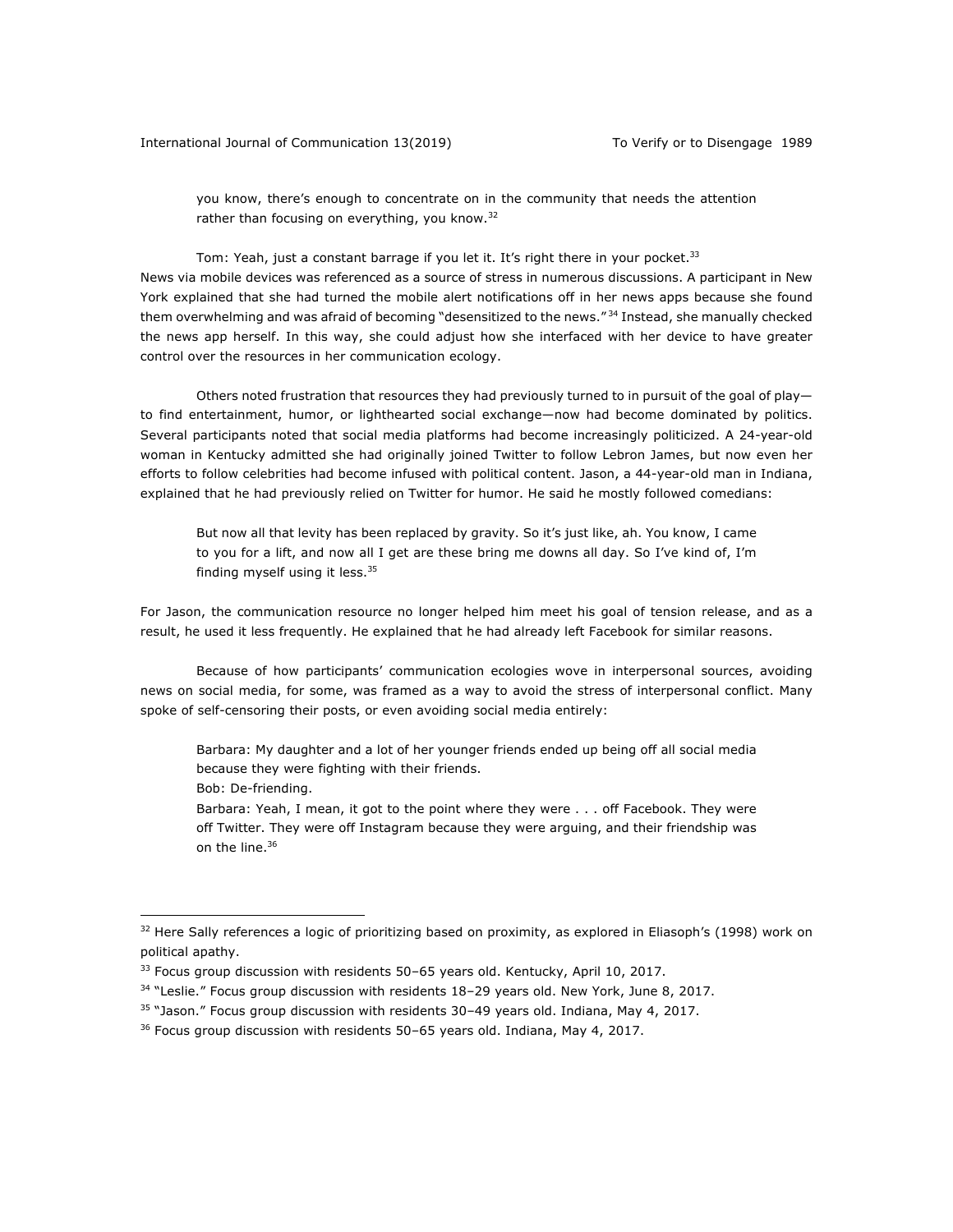<u>.</u>

More commonly, participants spoke of remaining on social platforms, but muting or "unfollowing" people they saw to be posting offensive content or fake news. One Kentucky participant spoke of unfollowing his own father.<sup>37</sup> Others spoke of unfriending on Facebook leading to schisms with friends and family in real life—from uncomfortable confrontations with acquaintances at the Walmart, to brothers and sisters refusing to see each other on holidays. A participant from New York, who observed a lot of conflict regarding how members of his social network reacted to news about Black Lives Matter, said of Facebook, "As much as it connects you to friends and family, it also separates you in a lot of different ways."38

For some, disengagement from social platforms was also about a sense of self-preservation. For example, Ali, a member of a community that had been targeted by partisan rhetoric, explained how Facebook had been an important source of news during the election, but by the end, he had to step away:

It was kind of exhausting. I also didn't particularly like being Muslim and having that come up so much during this election, it was like it was a Muslim problem. It was just shitty content 24/7 to be reading reviews about your religious identity. So immediately after the election I kind of unplugged the world news and have slowly, incrementally gone back on just because I don't think I can do this for the next four years. $39$ 

Ali's experience with pervasive ambiguity in the context of Islamophobic rhetoric echoed the conditions of "role marginality or role conflict" Ball-Rokeach referenced (1973, p. 380). Facing this, his response was to adapt his communication ecology to alleviate stress.

Participants from varied geographies, backgrounds, and political perspectives shared a variety of logics for why they chose to disengage from news—most commonly, distrusting media, feeling overwhelmed by negativity, or needing to seek self-care as a member of a vulnerable group. Regardless of their rationale, these participants were reordering their communication ecologies. Whether avoiding Facebook or switching from cable news to comedy shows, participants sought the larger goal of reducing tension. Many of these were the same participants who at other points had pursued information-seeking goals—demonstrating how the current moment of concern over fake news and polarization can be seen as a case of coping with pervasive ambiguity.

# **Conclusion**

The experiences of many participants suggest that they indeed may be adapting how they use resources in their communication ecologies in ways that allow them to cope with a climate of pervasive ambiguity. Most participants shared examples of how they arranged communication resources for either information-seeking goals (assembling a variety of interpersonal and mediated sources for verification) or goals of stress relief (often by avoiding sources or seeking sources of entertainment or humor)—frequently cycling back and forth between the two. Some participants reported remaining fairly static, restricting their

 $37$  "Eric." Focus group discussion with residents 18-29 years old. Kentucky, April 11, 2017.

<sup>&</sup>lt;sup>38</sup> "Carlos." Focus group discussion with residents 30-49 years old. New York, June 8, 2017.

 $39$  "Ali." Focus group discussion with residents 30-49 years old. New York, June 8, 2017.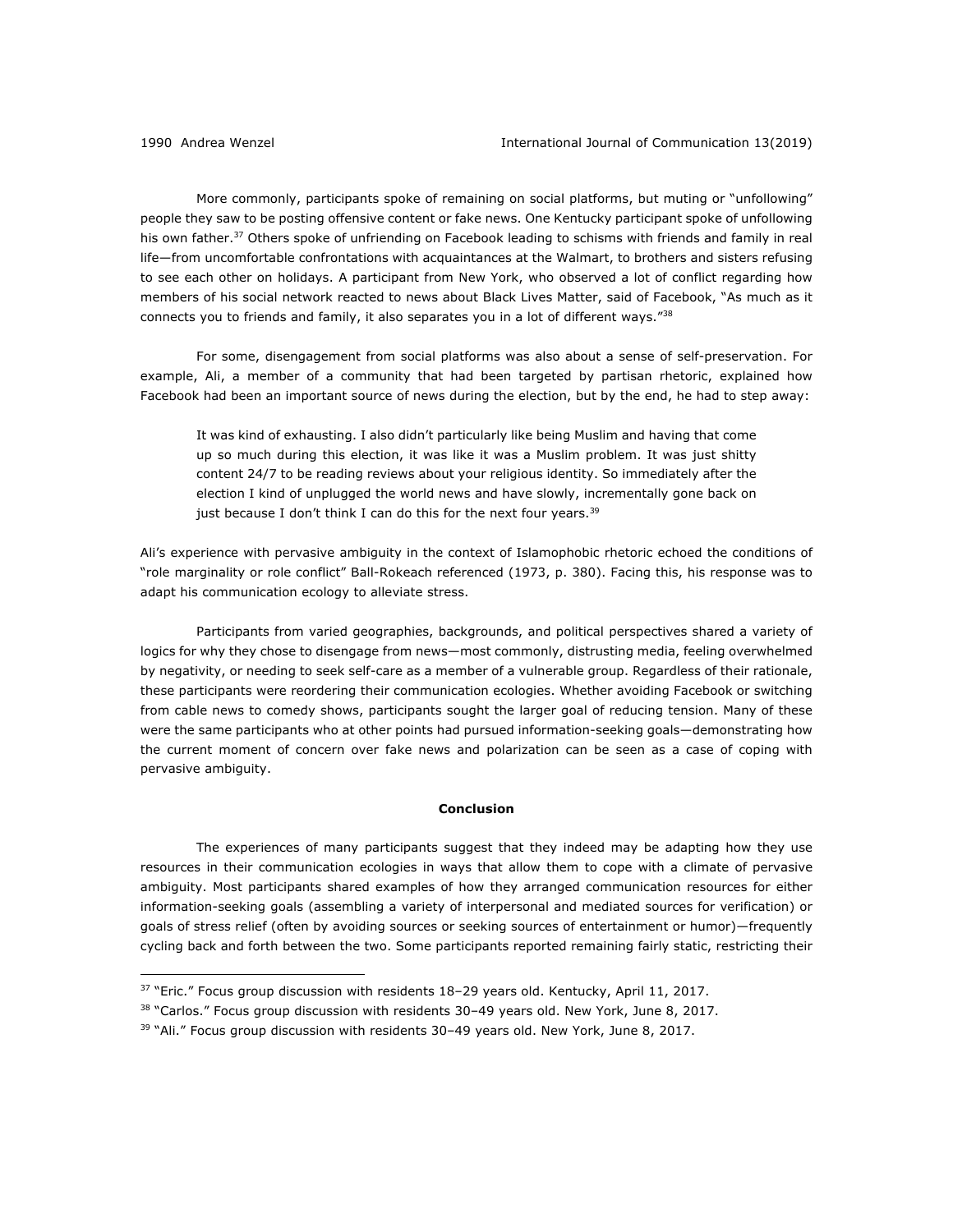# International Journal of Communication 13(2019) To Verify or to Disengage 1991

communication ecologies to both interpersonal relationships and news media that accorded with their own beliefs (whether that meant restricting themselves to MSNBC or Fox News). Arguably this was yet another tactic for stress relief, as these like-minded people and outlets affirmed their political and social identity, a tactic of "self-care" in an era of affective polarization (Nadler, 2017).

In this context, what would it look like to resolve ambiguity? Ball-Rokeach (1973) suggested that collectively defining a situation can reduce stress and allow the affected to engage in "meaningful social action." But for ambiguity to be resolved, "the effectiveness of the definition will depend upon its accuracy and the extent to which others in the same environment act upon the same definition" (p. 380).

Filter bubbles may conceptually allow participants to surround themselves with others more likely to share and act on their definition of the situation. However, for many, the extent to which these polarized bubbles are genuinely insulated seems unclear, based on both studies that show politicized publics sharing many of the same outlets (Nelson & Webster, 2017) and the reflections of participants in this study who mentioned occasionally seeking out news from the "other side" and having interpersonal connections across boundaries. For many, then, the accessibility of competing partisan rhetoric, and possibly their own "need for cognition" (Tsfati & Cappella, 2005), has complicated the possibility of coming to collective (if bounded and polarized) definitions of the situation. At the same time, accessing competing rhetoric from different sources is not the same as having a shared public sphere.

Fact-checking efforts, which could define stories as disputed or implicitly valid, are also unlikely to succeed in reducing ambiguity. As noted in the introduction, recent studies (Chan et al., 2017; Pennycook & Rand, 2017; Zollo et al., 2017) have cast doubt on the efficacy of initiatives to date, and focus group participants have expressed skepticism. Platforms, publishers, and organizations seeking to develop more effective verification tools and strategies may do well to consider how publics have long had their own verification practices—even before the fake news debacle. Furthermore, participants reported wanting and developing strategies that could verify both fictitious news stories and the muddier, more politicized sense of "fake news"—for example, an omission of narratives from the dominant news agenda.

Perhaps one of the only points of convergence across party lines was a shared sense that news media contained an excess of opinion. Whether participants were complaining about the cast of pundits on Fox looking like the Brady bunch, or CNN being a place to watch guests "behaving badly," a number of participants suggested that a saturation of opinion had added to uncertainty: "It's not always obvious that it's an opinion piece and sometimes it blurs. You get a blurred line between people just sharing their opinion and trying to get factual, objective things."<sup>40</sup> When considering what they would like to see as an alternative, participants tended to either discuss a desire for news that attempted to remove opinion, or suggest that outlets adopt radical transparency and put forth disclaimers about their political perspectives.

Media platforms looking to rebuild trust with their publics, which would likely help to mitigate pervasive ambiguity, would do well to do more than build verification tools. This is not to say that publics have mastered fact-checking. When sharing their verification strategies, participants frequently revealed

<sup>40</sup> "Dev." Focus group discussion with residents 18–29 years old. New York, March 23, 2017.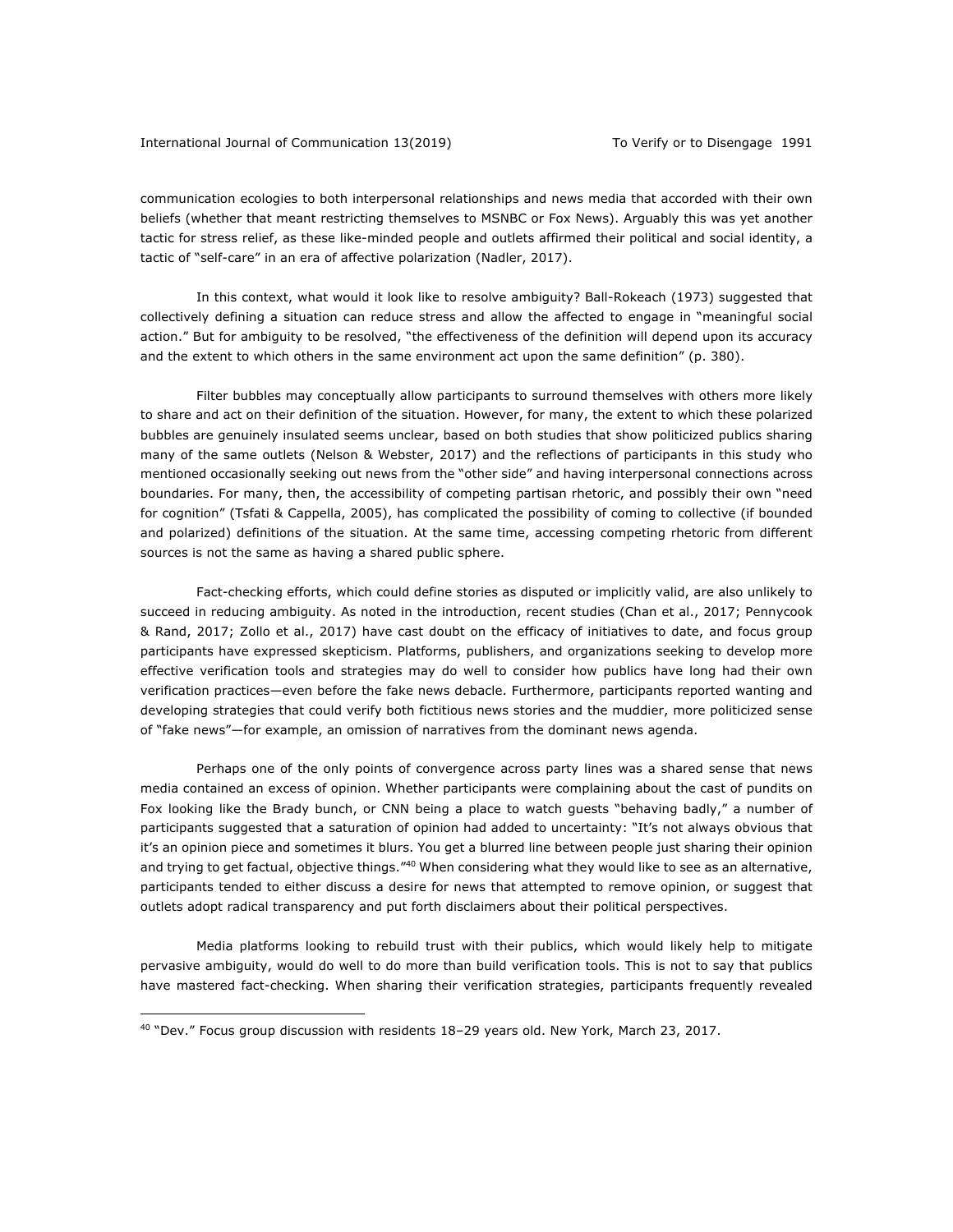<u>.</u>

gaps that often came from their lack of understanding of platform algorithms and overestimating how much they could control their access to communication resources. So long as platforms have minimal algorithmic transparency, participants will have limited control over how they assemble communication resources as they pursue their goal of seeking information. Although it may be an unlikely ask, platforms that wish to sustain long-term relationships built on trust may benefit from more transparent processes. A number of participants suggested that they now used social media less because of concerns over how much data they were collecting and how they were, in one participant's words, "controlling what I'm seeing."<sup>41</sup> With or without this cooperation, actors working on media literacy or "news fluency"<sup>42</sup> may do well to include algorithmic literacy in their repertoires.

For media publishers, rebuilding trust means addressing fundamental relationships with the public in need of repair. This includes a range of substantive issues—from confronting and coming to terms with partisan bias, to examining the toll of exclusively negative coverage, to assessing the perceptions of participants who say journalists are distant and that coverage does not reflect their lived experiences. While media outlets must also grapple with partisan actors with an interest in promoting distrust, there are steps to building trust that lie within their control. A full exploration of restorative steps is beyond the scope of this article, but discussions in multiple regions in the United States revealed these challenges as pervasive themes.

Perhaps the most hopeful front for reducing ambiguity and defining situations is to be found at the local level. While participants had wildly varied attitudes toward national media sources, at the local level, participants from across ideological lines often reported using the same local news sources—be they newspapers or neighborhood Facebook pages. If these participants can access a shared local "storytelling network," there is a greater possibility of coming to a shared definition of community issues, which CIT researchers have found increases the potential for social action and civic participation. Additional research would be needed.<sup>43</sup>

The findings of this study offer texture to phenomena around trust and news avoidance observed by quantitative studies. While the findings cannot be used to generalize about a broad U.S. population—let alone the numerous countries, from Britain to Brazil, that are grappling with polarization and misinformation44—they offer context and point to issues and themes in need of additional exploration in the United States and internationally. For example, it would be ideal to triangulate focus group data with additional methodologies such as story diaries, $45$  content analysis of media sources mentioned, and observation of media practices.

 $41$  Focus group discussion with residents 30–49 years old. New York, June 8, 2017.

 $42$  For a discussion of the value of "news fluency" over "news literacy," see https://www.americanpressinstitute.org/publications/reports/white-papers/organic-news-fluency/

 $43$  For more on one local intervention in one of the study sites see, Wenzel (2018a).

<sup>44</sup> For details on initiatives addressing information disorder globally, see https://firstdraftnews.org.

 $45$  In another study, participants who kept a story diary after focus groups reflected on gaps in their initial self-perceptions (Wenzel, 2018b).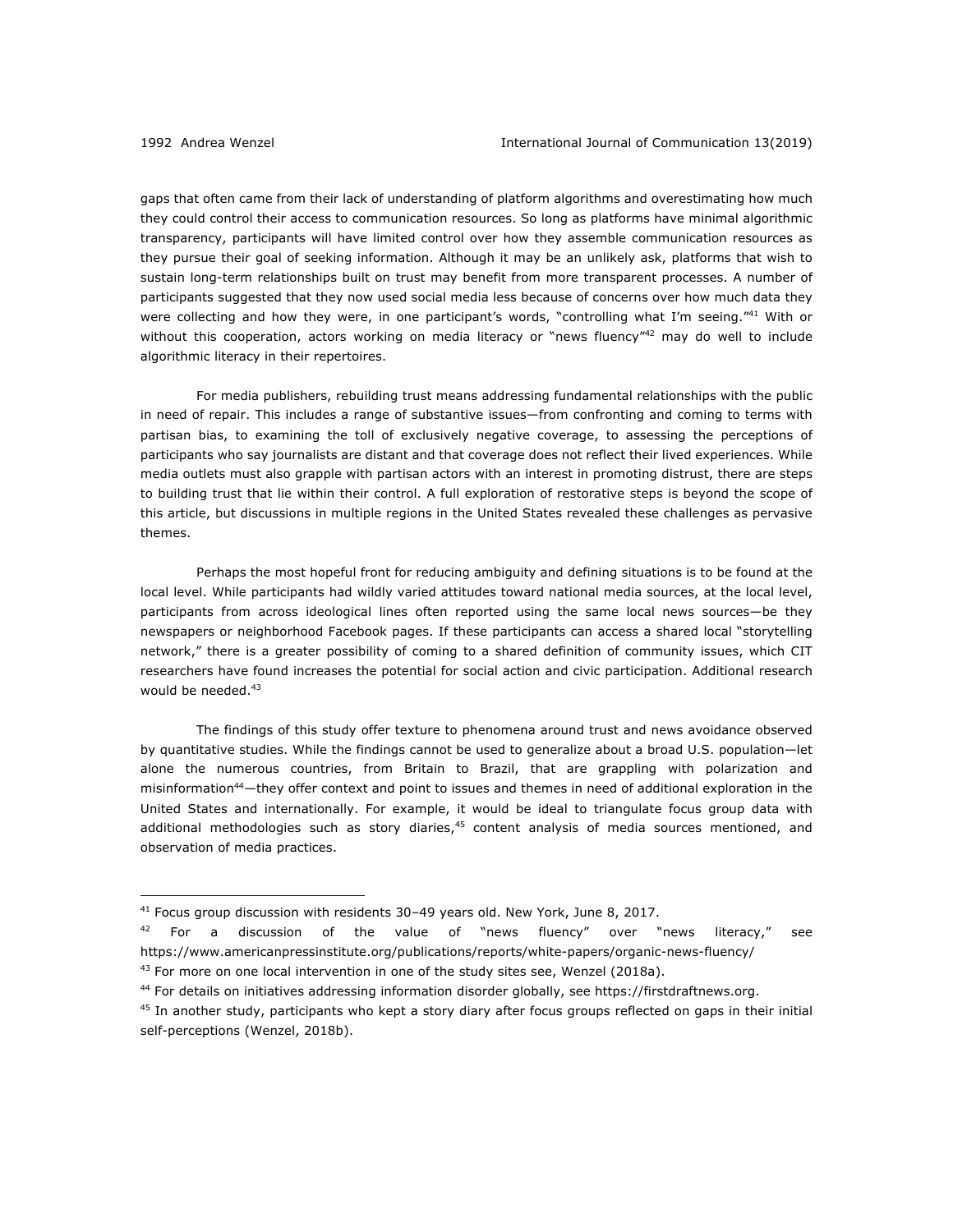Notably, this study contributed to scholarship examining questions around the polarized news environment and fake news by offering an ecological analysis. Drawing from the framework of communication ecologies, this analysis accounts not only for the relationship between audiences and media, but also for the larger community context in which a member of the public is situated and actively negotiates her or his communication resources. In addition, it revisits the concept of pervasive ambiguity and examines how it can affect communication ecologies, applying the concept to a new context by looking at the current politically polarized news environment.

Going forward, the pathway to building relationships of trust between publics and media is messy, complicated by political actors with an interest in undermining it, and unlikely to be solved by technical quick fixes. However, it is critical to understand the sources of this messiness—as residents cycle between gathering and processing information to seeking escape through entertainment, comedy, or the succor of partisan isolationism. If publics are to move from a stunting state of ambiguity and fragmentation to a shared recognition of issues required for meaningful collective action, understanding how people configure and reconfigure their communication ecologies offers at least a slim hope of creating a map.

#### **References**

- Ball-Rokeach, S. J. (1973). From pervasive ambiguity to a definition of the situation. *Sociometry, 36*(3), 378–389.
- Ball-Rokeach, S. J., Kim, Y.-C., & Matei, S. (2001). Storytelling neighborhood: Paths to belonging in diverse urban environments. *Communication Research, 28*(4), 392–428.
- Ball-Rokeach, S.J., Gonzalez, C., Son, M., & Kligler-Vilenchik, N. (2012). Understanding individuals in the context of their environment: Communication ecology as a concept and method. Paper presented at the International Communication Association conference in Phoenix, AZ.
- Bloor, M., Frankland, J., Thomas, M., & Robson, K. (2001). *Focus groups in social research.* Thousand Oaks, CA: SAGE Publications.
- Broad, G., Ball-Rokeach, S. J., Ognyanova, K., Stokes, B., Picasso, T., & Villanueva, G. (2013). Understanding communication ecologies to bridge communication research and community action. *Journal of Applied Communication Research*, *41*, 325–345.
- Chan, M. S., Jones, C. R., Jamieson, K. H., & Albarracin, D. (2017). Debunking: A meta-analysis of the psychological efficacy of messages countering misinformation. *Psychological Science*, 1–16. https://doi.org/10.1177/0956797617714579
- Costera Meijer, I. (2016). Practicing audience-centered journalism research. In T. Witschge, C. Anderson, & D. Domingo (Eds.), *The SAGE handbook of digital journalism* (pp. 546–561). London, UK: SAGE Publications. http://dx.doi.org/10.4135/9781473957909.n36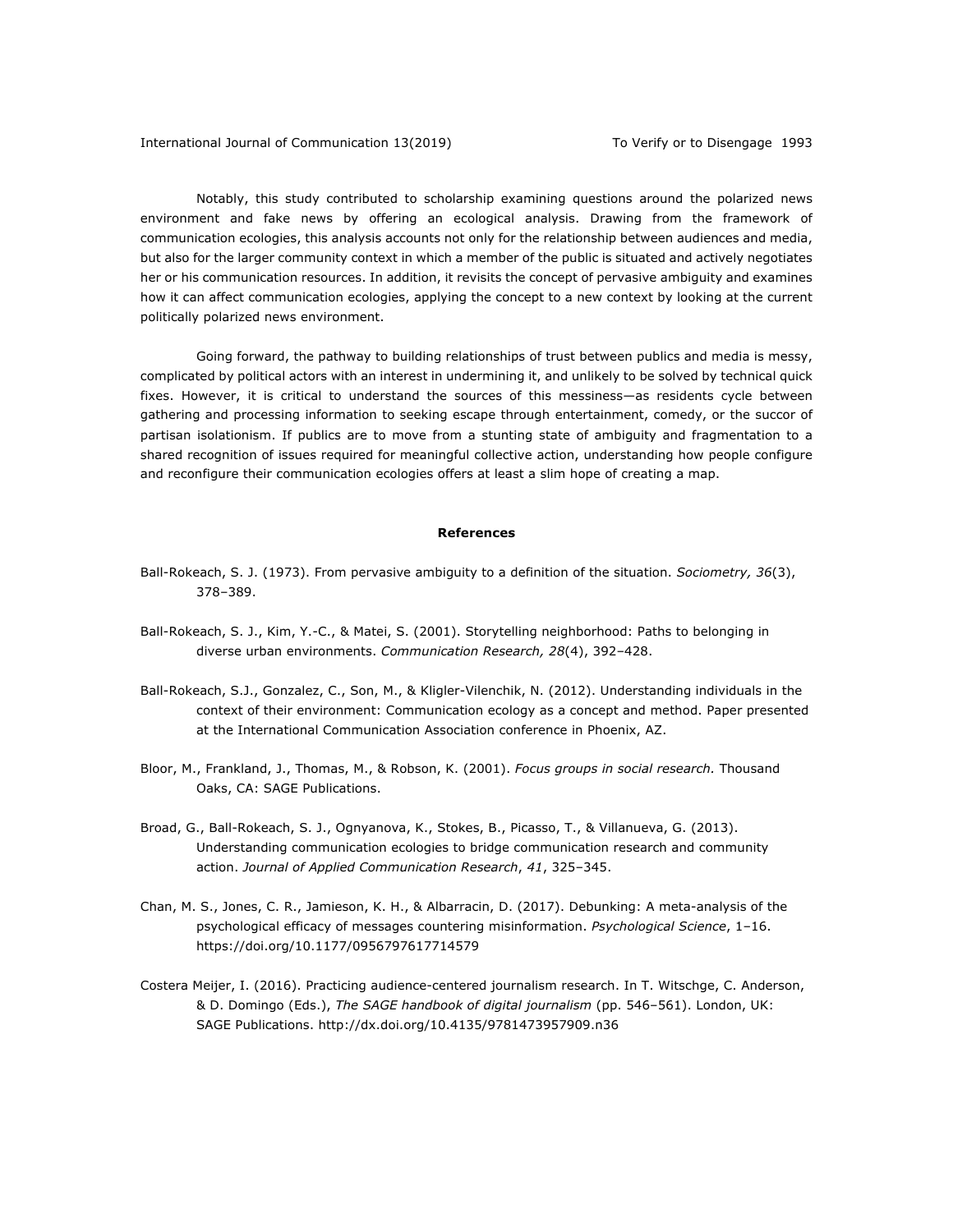Davison, W. P. (1983). The third-person effect in communication. *Public Opinion Quarterly*, *47*, 1–15.

- Eliasoph, N. (1998). *Avoiding politics: How Americans produce apathy in everyday life*. Cambridge, UK: Cambridge University Press.
- Fletcher, R., & Nielsen, R. K. (2018). Are people incidentally exposed to news on social media? A comparative analysis. *New Media & Society*, 20(7), 2450-2468.
- Iyengar, S., Sood, G., & Lelkes, Y. (2012). Affect, not ideology: A social identity perspective on polarization. *Public Opinion Quarterly*, *76*(3), 405–431.
- Kim, Y.-C., & Ball-Rokeach, S. J. (2006). Civic engagement from a communication infrastructure perspective. *Communication Theory, 16*(2), 173–197.
- Kvale, S. (1996). *Interviews: An introduction to qualitative research interviewing*. Thousand Oaks, CA: SAGE Publications.
- Lunt, P., & Livingstone, S. (1996). Rethinking the focus group in media and communications research. *Journal of Communication, 46*(2), 79–98.
- Margolin, D. B., Hannak, A., & Weber, I. (2018). Political fact-checking on Twitter: When do corrections have an effect? *Political Communication*, *35*(2), 196–219. doi:10.1080/10584609.2017.1334018
- McCollough, K., Crowell, J., & Napoli, P. (2017). Portrait of the online local news audience. *Digital Journalism, 5*(1), 100–118. doi:10.1080/21670811.2016.1152160
- Nadler, A. (2017, July). *The therapeutic work of U.S. conservative media*. Lecture presented for Data & Society (thinktank), New York, NY.
- Nelson, J., & Webster, J. (2017). The myth of partisan selective exposure: A portrait of the online political news audience. *Social Media and Society*, *3*(3), 1–13.
- Newman, N., Fletcher, R., Kalogeropoulos, A., Levy, D. A. L., & Nielsen, R. K. (2017). News avoidance. *Digital news report*. Retrieved from http://www.digitalnewsreport.org/survey/2017/newsavoidance-2017/
- Palmer, R. A. (2019). A "deep story" about American journalism: Using "episodes" to explore folk theories of journalism. *Journalism Studies, 20*(3), 327–344. doi:10.1080/1461670X.2017.1375390
- Pennycook, G., & Rand, D. G. (2017, September 15). Assessing the effect of "disputed" warnings and source salience on perceptions of fake news accuracy. *SSRN.* Retrieved from https://ssrn.com/abstrat=3035384